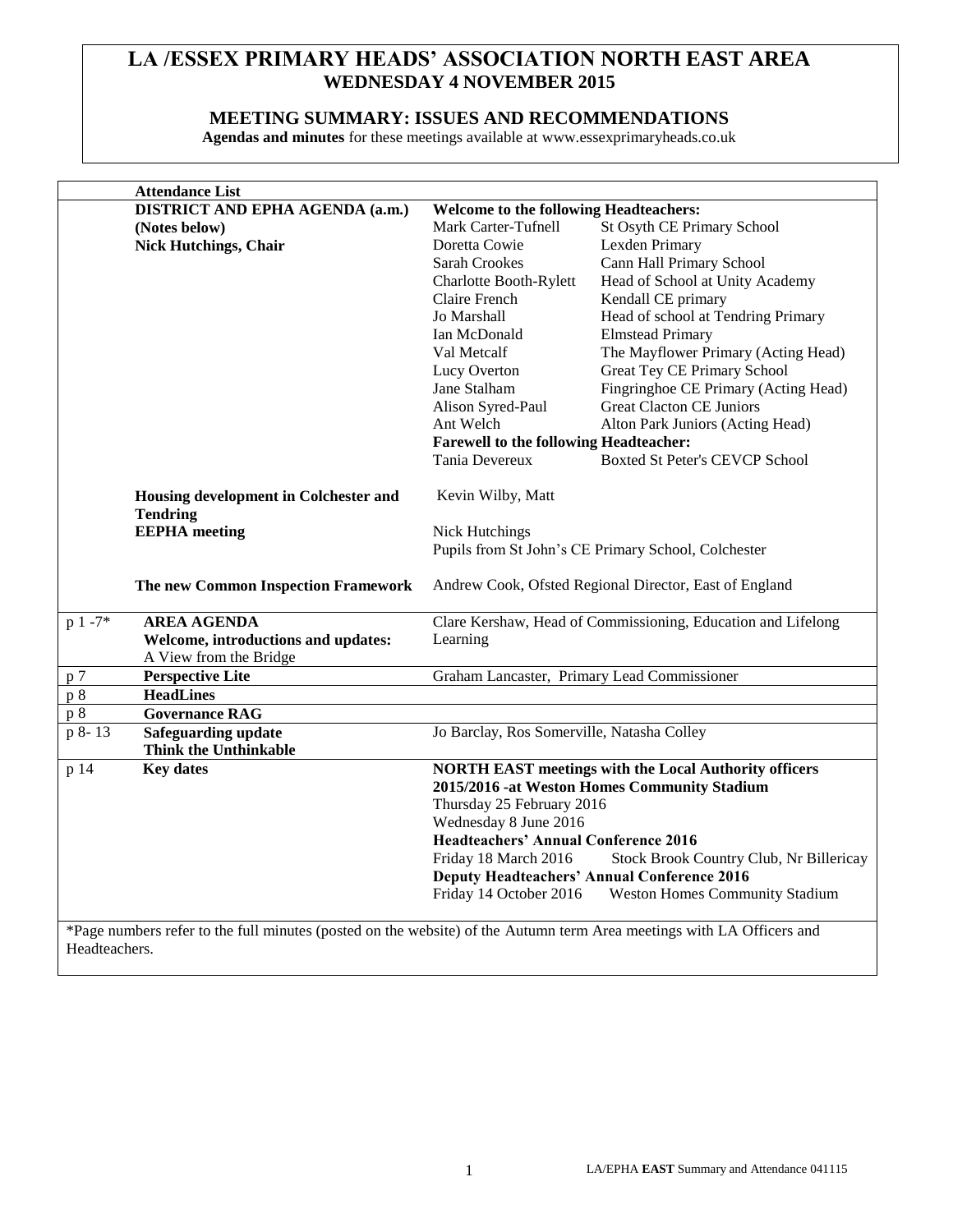## **LA /ESSEX PRIMARY HEADS' ASSOCIATION NORTH EAST AREA DISTRICT AND AREA MEETING WEDNESDAY 4 NOVEMBER 2015 ATTENDANCE**

#### **Present**

Charlotte Booth-Rylett Jackie Halliday Messing School Lorraine Laudrum Braiswick Pimary

Graham Lancaster Louise Evers Ros Somerville EP Service Natasha Colley EP Service Pippa Shukla Iain Birtwell SEC

Lehla Abbott Broomgrove Infants Susan Locke Milldene Primary William Aylett Montgomery Juniors Andrew Macdonald Langham Primary Sue Bardetti **Holland Haven Primary** Nerys Maidment Baynards Primary Mandy Barlow Frinton-on-Sea Primary Jacque Martin Langenhoe Primary Natasha Bennett Rolph CE Primary Ian McDonald Elmstead Primary Unity Primary Academy Valerie Metcalf

David Borne Copford CE Primary Claire Newson Parsons Heath CE Primary Gavin Bradley White Hall Academy Samantha Norfolk Alton Park Juniors Dave Bridge Stanways Fiveways Primary Lorraine Oldale Wix and Wrabness Primary Toby Bull The Bishop William Ward CE Pri Lucy Overton Great Tey Primary Gail Burns St Michael's Primary & Nursery Donna Parker Ardleigh St Mary's CE Primary Tracey Cafull Great Bentley Primary Joanna Pointing-Newitt Willow Brook Primary & Nursery Claire Claydon Brightlingsea Juniors Richard Potter Home Farm Primary Brian Combes Stanway Primary Clive Reynolds Hamilton Primary Doretta Cowie Lexden Primary Pam Rose Kings Ford Infants & Nursery Elizabeth Drake Kingswode Hoe Primary Nicola Sirett Mersea Island School Craig Duncan Queen Boudica Primary Alison Syred-Paul Great Clacton CE Juniors Lisa Finch St Andrew's CE Primary, Weeley Steven Turnbull Hazelmere Infants & Nursery Clare French Kendall CE Primary Stuart Wainwright Fordham All Saints CE Primary Matthew Fuller Broomgrove Juniors Anthony Welch Holland Park Primary Alan Garnett North Primary & Nursery | Patricia Wilkie Layer-de-la-Haye Primary Linda Gildea Spring Meadow Primary Serena Williams Roach Vale Primary Heather Hann Holy Trinity, Eight Ash Green Pri Amanda Woolmer Mistley Norman CE Primary Jeremy Hallum Heathlands CE Primary **In Attendance**  Bridget Harris St Thomas More's Catholic Primary Pam Langmead EPHA Professional Officer Sinead Harper Burrsville Infants/Unity Academy | Kate Garnett Tollesbury Primary Claire Holmes Monkwick Infants & Nursery Julie Sarti Colne Engaine Primary Nigel Hookway Highwoods Primary Carrie Prior St Andrew's CE Primary, Gt Yeldham Jenny Hunt Hazelmere Juniors Emily Belton Frinton-on-Sea Primary (?) Nick Hutchings N East Chair/ St Johns CE Primary Ellena Mortimer Bulmer Primary School Julie Ingram Chappell CE Primary Andy Jones Schools' Facilitator Jackie Irwin Engaines Primary Andrew Cook Ofsted Regional Director Sally Leung Montgomery Infants & Nursery

Clare Kershaw Head of Commissioning Heather Tetchner Dedham Primary Lead Strategic Commissioner (NE) SEC Jo Barclay Schools Safeguarding Adviser Barry Hawes Prettygate Juniors

Tayla Johnson ECC Communications Vanessa Hockley ECC Schools Local Offer Kevin Wilby ECC School Organisation Officer Matt Mackman ECC School Organisation Officer Amanda Mitchelson

#### **Apologies**

Benedick Ashmore-**Short** 

Simon Billings St John's Green Primary Carl Messer St George's New Town Juniors Harwich Primary/The Mayflower Pri Old Heath Primary Moira Breeze St Clare's Catholic Primary Julie O'Mara St George's CE Primary, Gt Bromley Helen Dudley Smith Friars Grove Primary Jane Simmons All Saints CE Primary, Great Oakley

# **LA Officers** Tania Devereux Boxted St Peter's CE Primary

Hamford Primary Academy

Note: If your attendance or apologies have not been noted please contact the EPHA Professional Officer at [pam@langmead.me.uk](mailto:pam@langmead.me.uk) for amendment.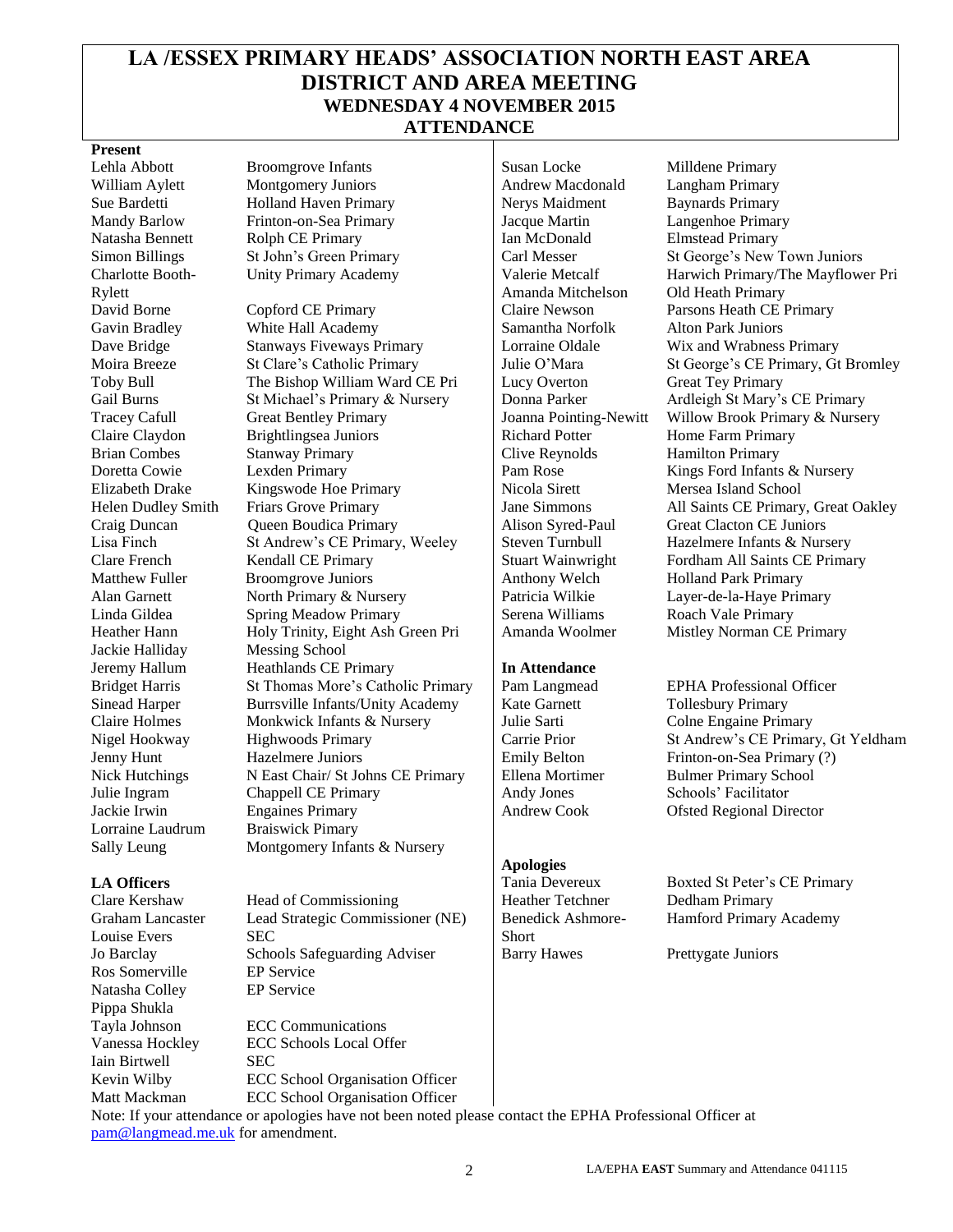#### **NORTH EAST EPHA DISTRICT MEETING MINUTES 4 November 2015**

**1. Nick Hutchings, the North East Area Chair welcomed headteachers to the meeting and in particular, the following headteachers who are new in post:** Mark Carter-Tufnell St Osyth CE Primary School Doretta Cowie Lexden Primary Sarah Crookes Cann Hall Primary School

|                      | Charlotte Booth-Rylett Head of School at Unity Academy |
|----------------------|--------------------------------------------------------|
| <b>Claire French</b> | Kendall CE primary (Acting Head)                       |
| Jo Marshall          | Head of school at Tendring Primary                     |
| Ian McDonald         | <b>Elmstead Primary</b>                                |
| Val Metcalf          | The Mayflower Primary (Acting Head)                    |
| Lucy Overton         | <b>Great Tey CE Primary School</b>                     |
| Jane Stalham         | Fingringhoe CE Primary (Acting Head)                   |
| Alison Syred-Paul    | <b>Great Clacton CE Juniors</b>                        |
| Ant Welch            | Alton Park Juniors (Acting Head)                       |

**Farewell to the following Headteachers who are leaving or moving from the North East:** Tania Devereux Boxted St Peter's CE Primary School

**During the morning a number of pupils from St John's CE Primary attended to sing happy birthday to Nick, who was celebrating his 40th birthday!** 

#### **2 HOUSING DEVELOPMENT AND PLACE PLANNING IN COLCHESTER AND TENDRING Kevin Wilby and Matt Mackman, ECC School Organisation Officers**

Kevin and Matt shared information about the planned developments in Colchester and Tendring over the next 5 - 10 years.

In Colchester, it is estimated that there will be an additional 2,900 dwellings by 2020 (over and above those being built now) and around 3,300 from 2020 onwards. These are being built on some key sites including Severalls, Chesterwell, Stanway, Lakeland, around the Garrison, and Railway Sidings, as well as on smaller units. In addition, there are likely to be a number of garden village developments.

As a result of this development, ECC is estimating that there will be an additional 1800 primary places required over the next 10 years. (Numbers are calculated as one primary age child per four dwellings.)

In Tendring there are plans for substantial developments near the University, as well as further south around Marks Tey. Around 10,000 additional homes are planned for Tendring.

New schools are being built in Braiswick (just opened), Severalls in 2016, Stanway in 2017, and a probable site for primary and secondary schools in Chesterwell. Other schools are being expanded to accommodate additional pupils.

#### **3. NORTH EAST EPHA UPDATE**

#### **Nick Hutchings, NE EPHA Chair, gave the following updates.**

#### **a) Marvellous Me**

Marvellous Me is a simple app that engages parents by telling them wonderful news about their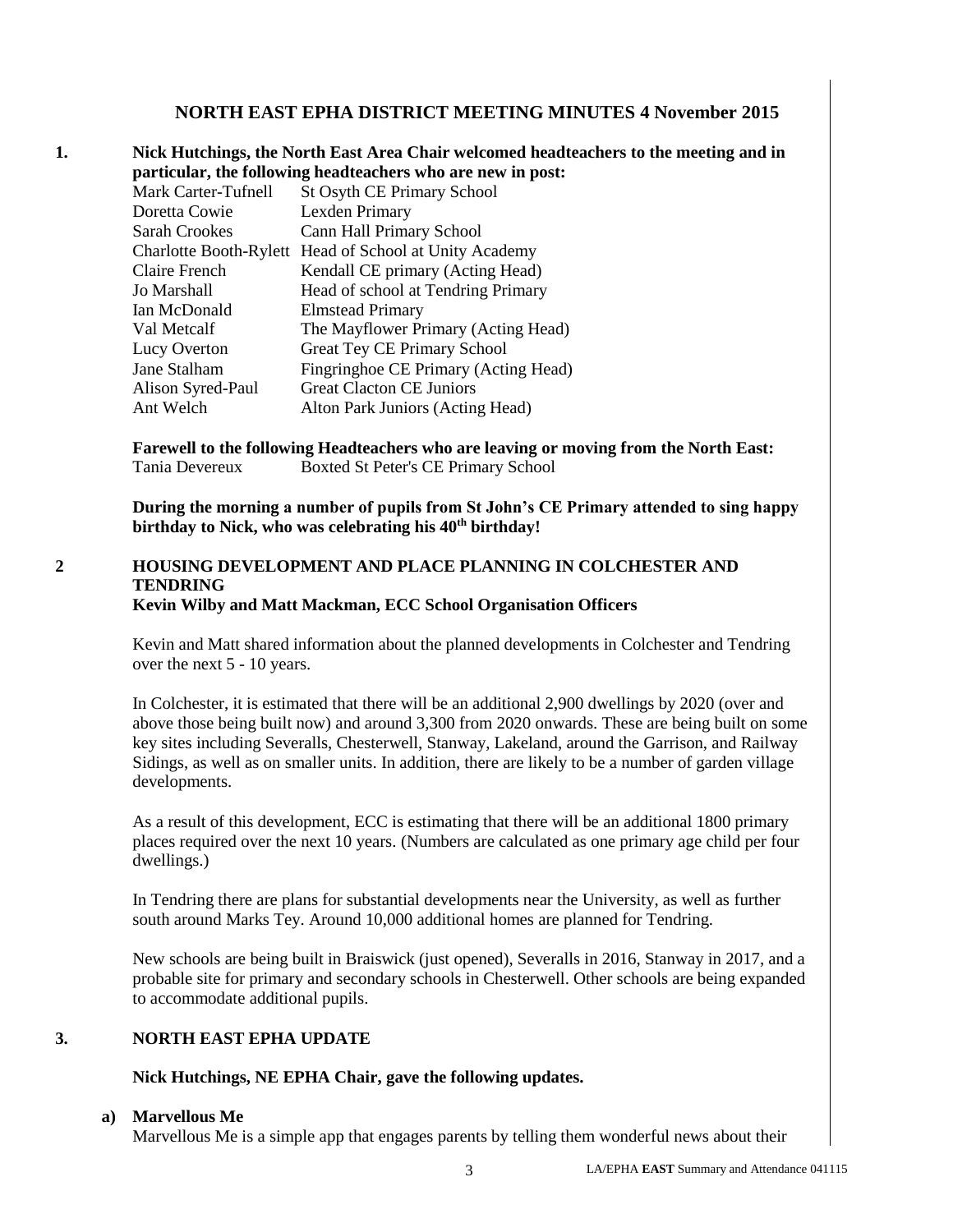children's learning and positive behaviours. Nick explained that recent America research has shown that parental engagement in their children's learning increased mathematics results times ten, and English results times four. [www.marvellousme.com](http://www.marvellousme.com/)

Colleagues noted some other similar apps, including 2Simple and Class Dojo. [www.2simple.com/2buildaprofile](http://www.2simple.com/2buildaprofile) [www.classdojo.com](http://www.classdojo.com/)

#### **b) Google Apps**

Nick noted that the Head of Education for Google will be presenting at the next NE EPHA meeting in February. Nick recently visited Google and was very impressed by the products available to support learning, teaching and communication in schools.

#### **c) Recruitment and retention survey**

The recruitment and retention of staff is always a priority for schools, but local and national reports suggest that the recruitment of school leaders and teachers is becoming more and more challenging. EPHA is conducting a survey to help and inform a strategy for Essex, and headteachers were asked for their input at the meeting.

It was noted that the EPHA Professional Officer will collate the responses from all four area meetings and will create a report. This information will be shared at the LA/ Headteacher Associations' meeting on Monday 23 November and the report circulated to all EPHA members.

#### **d) EPHA Annual General Meeting**

The AGM took place on 13 October 2015 and was attended by 34 headteachers**.**  Harriet Phelps-Knights was re-elected as EPHA Chair and Nick Hutchings as EPHA Vice-Chair.

It was confirmed that, following approval at the Schools Forum on 14 October, EPHA will be subsidised in the next financial year (2016/17) by top-slicing £320 per school from the primary DSG. This was agreed by primary-phase headteachers at the meetings in June. There will no longer be a need to collect subscriptions from each school and so it was agreed that after this financial year there will no longer be area treasurers or area bank accounts. The EPHA constitution and financial regulations were altered to reflect this change.

The additional funding will enable EPHA to expand the EPHA Manager's role – now titled Professional Officer – and to appoint an Executive Director to represent primary heads in Essex. There have been a number of applications for the role and interviews will take place on  $19<sup>th</sup>$ November 2015.

The minutes of the AGM can be found on the EPHA website www.essexprimaryheads.co.uk

### **e) Headteacher wellbeing and support**

It was noted that this was a key concern for the Association, which was discussed at length at the AGM. It has been agreed that the EPHA Professional Officer will compile a directory of the range and type of support available to headteachers in Essex. Heads were asked to send their suggestions to Pam for inclusion in the directory.

**f) The Autumn term EPHA newsletter**, including dates for the 2015/16 school year, was circulated to headteachers at the meeting - this can also be found on the Newsletter page of the EPHA website [www.essexprimaryheads.co.uk.](http://www.essexprimaryheads.co.uk/)

### **g) Conferences**

Headteachers were reminded that the annual Headteachers' conference will be held on Friday 18 March 2016 at Stock Brook Country Club and that the next Deputy Headteachers' conference will be held on Friday 14 October 2016 at the Weston Homes Community Stadium.

The programme and booking form for the Headteachers' conference will be sent to schools in the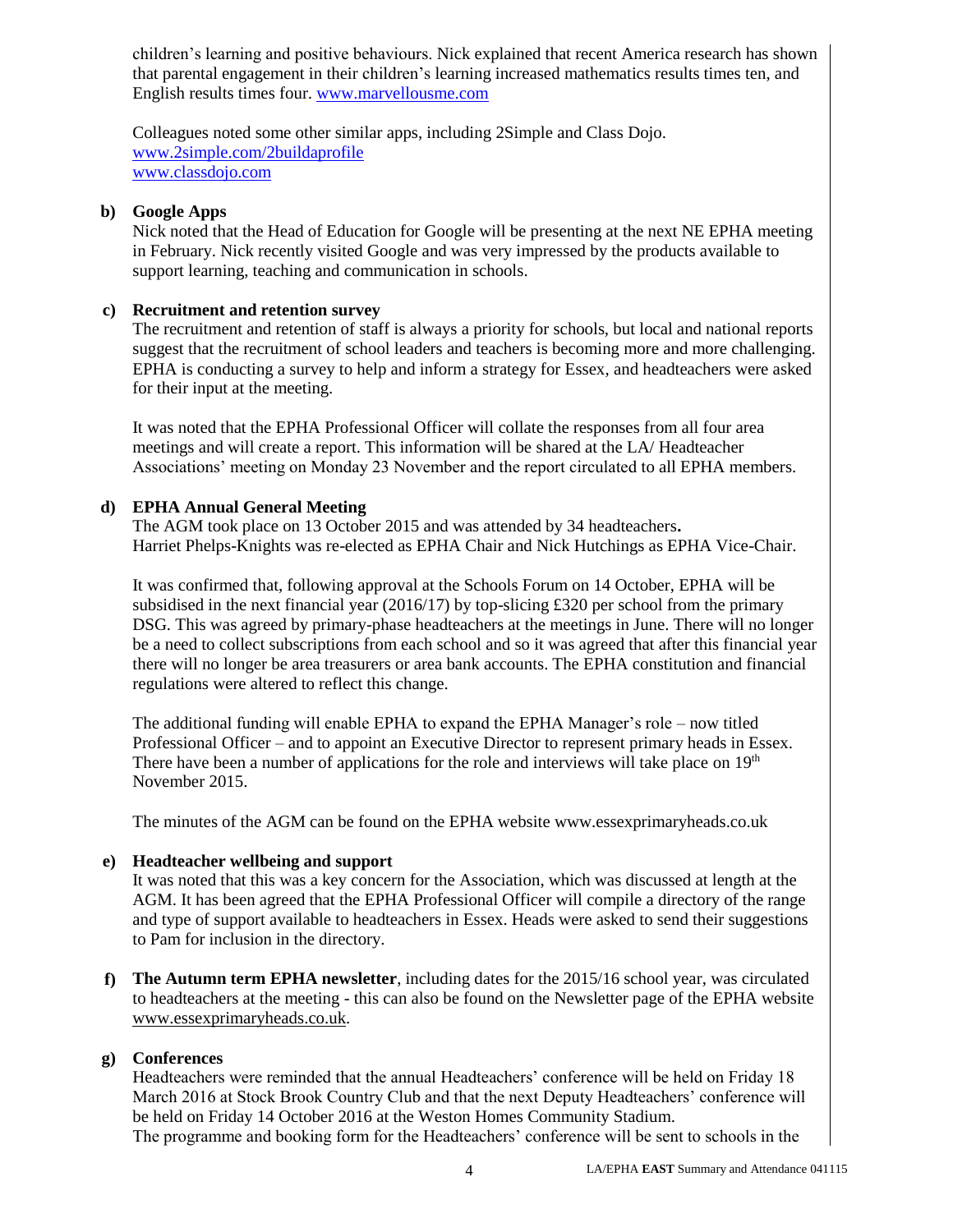internal post in January.

### **4. THE NEW COMMON INSPECTION FRAMEWORK AND PRIROTIES FOR THE EASTERN REGION**

Andrew Cook, the Ofsted Regional Director for the East of England, was welcomed to the meeting. He gave a presentation about the East of England priorities and the new Common Inspection Framework that was introduced in September 2015.

He expressed his hope and view that Ofsted is now better at recognising what makes a school good. He gave a quote from Sir Michael Wilshaw stating: "There can be no doubt that, against a number of measures, primary schools are doing well. The last few years have seen a steady rise in the achievement of pupils taking the SATs at the end of key stage 2. Compared with 2012, over 60,000 more primary school pupils this year achieved a good level of reading and writing, and a standard of mathematics that will set them up confidently for secondary school."

The Chair asked whether he and other senior HMIs convey this opinion to the Secretary of State and Ministers, given that the DfE stance seems to be continuously critical of what primaries are achieving; that morning Nicky Morgan had repeated her intention to re-introduce testing for 7 year olds, in order to "drive up standards". This stance seems to imply that the Government doesn't recognise the improvement in standards in primary schools that Ofsted is asserting.

Andrew Cook stressed that Ofsted is a separate entity from the DfE although their relationship is close and always constructive.

The five priorities for the East of England for 2015/16 are to:

- Secure high quality inspection
- Increase the proportion of good and better providers
- Increase the provision and outcomes for looked after children and care leavers
- Improve the provision and outcomes for disadvantaged pupils
- Strengthen leadership and governance

There is a new Common Inspection Framework for all providers, supported but individual handbooks for each sector.

The inspection of "good" schools has changed with the introduction of short Section 8 inspections. A HMI will visit a school for one day, with the presumption that it is a "good" school and can validate that judgement. At the end of the day there will be one of the following outcomes: The school will be on "standby" – remaining at good

Or their will be a "conversion", if the HMI needs more evidence to validate good, or to change the judgement for better or worse.

If the HMI decides to convert to a Section 5, s/he will lead the second day of inspection, with sufficient additional inspectors to make it up to a full inspection tariff (so, for example, a school may have one HMI the first day, and six the next). Andrew noted that this system is working, although there are some practical and logistical challenges to organise day 2 of the inspection at a moment's notice.

There is a new workforce for the Eastern region, with 196 Ofsted Inspectors, 140 of whom are serving practitioners. In Essex the senior HMI is Asyia Kazmi and there are 22 local HMIs.

The presentation slides listed some of the criteria around:

**Effectiveness of leadership and management** – an increased emphasis on the development of a sustained and ambitious culture and vision for the school; robust performance management and effective safeguarding arrangements.

**Teaching learning and assessment** – the importance of developing pupils' knowledge